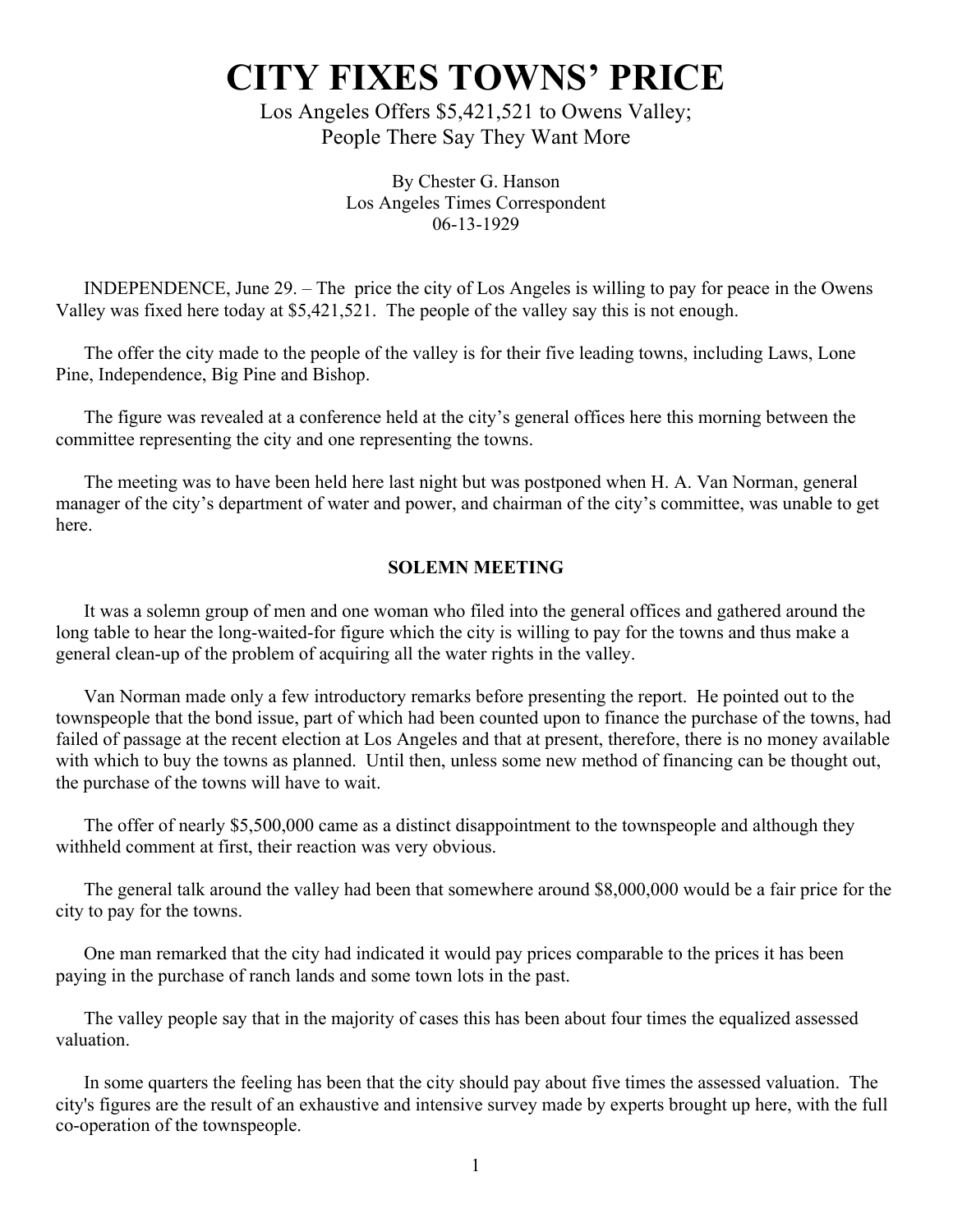The figure represents what in the opinion of the assessors is the present-day value of the towns.

## **BASIS OF CONTEST**

One of the committeemen asked if no allowance had been made for the probable growth of the towns had not the city come up here and bought out all the ranches and dried them up.

This phase of the question is expected to form the basis of some long and vigorous discussion.

After the figures had been given out, the meeting adjourned, for lunch hour and during the lunch hour the townspeople held a hurried huddle to determine just what course of action to follow.

The totals offered on the towns individually were as follows: When the afternoon session was resumed Jess Hession as chairman of the valley committee announced that the figures submitted by the city were too low and that if they were final it would be no use to continue the negotiations further. He made one exception in the case of Lone Pine, where, he said, the figures appeared to be in harmony with the townspeople's idea of a fair price, that is to say about five times the assessed valuation. As to the other towns, the city's prices ranged from two and two-tenths to two and eight-tenths times the assessed valuation.

Van Norman and A. J. Ford, speaking for the city, reiterated other statements that it was no use to consider assessed valuations because in the city's opinion the assessed valuations were not fair and equitable. However, if the valley committee would study the individual properties and the prices fixed in the survey and could show where they were too low, the city would be glad to reconsider, they said.

The townspeople felt that it was unfair to fix prices as of present day values because the values had gone down solely because of the city's activities up here. The city replied with a report from one of its experts covering some twenty towns over California showing that, land values in most of them had decreased since 1923. This was to offset the contention of the valley that their values would have increased had it not been for the city. In other words, said one of the valley men, "you are arguing that California is deteriorating. The All-Year Club doesn't seem to advertise it that way."

## **OPTIMISM PREVAILS**

The committee will meet again August 3 to receive the completed and bound volumes of individual figures to study and to confer on later. Both Van Norman and Hession exchanged expressions of confidence and a desire on both sides to arrive at a successful conclusion of the matter and urged patience on the part of all concerned.

[The price Los Angeles is offering to purchase the following towns in Owens Valley.]

| Lone Pine     | \$1,295,567 |
|---------------|-------------|
| Laws          | \$70,180    |
| Independence  | \$935,515   |
| Big Pine      | \$719,655   |
| <b>Bishop</b> | \$2,400,604 |
|               |             |